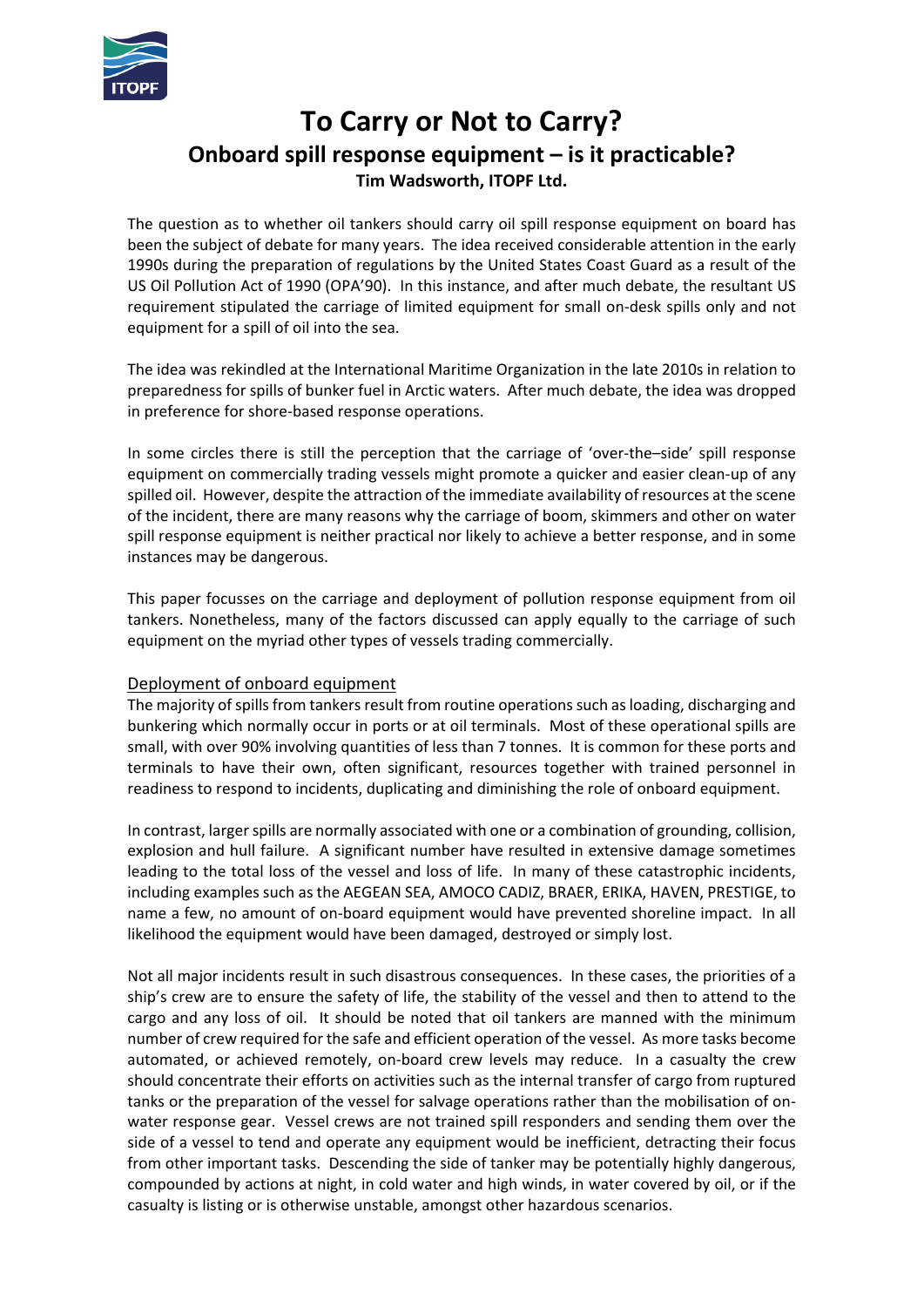

Suggestions have been made in some quarters that storing equipment on deck for use by shore‐ based responders would remove the additional and onerous task of the crew to respond, and allow prompt deployment by shore‐based personnel. Where a small vessel is trading on a dedicated, perhaps inter‐island, route where it is known that very little resources are available then this may facilitate any response. However, it is preferable for responders to bring their own equipment on which they have been trained. They are able to select this equipment for optimal efficiency given the environmental factors and the type of oil spilled. This equipment will be probably more reliable given the unknown level of maintenance of that on board a vessel. Indeed, the harsher conditions to which the deck of a tanker is exposed will accelerate deterioration of stored equipment in comparison to that stored on land. Crew rosters may limit the time available for maintenance and repair of this equipment, tasks that may require specialist engineering knowledge best undertaken by third parties scheduled to fit in with ships' trading patterns.

In practical terms, pipework and other fitting do not make the deck of a tanker the ideal place to store and launch equipment. Cranes intended for handling manifold hoses or loading stores in the calm conditions of a port cannot be used efficiently and safely in a heavy swell or strong winds. A tanker can have a high freeboard and any descending equipment could be easily damaged or cause further damage to the tanker hull if deployment were not performed carefully.

Thought may also be required on the options for retrieval of deployed equipment after use.

### Limitations of an at sea response

The success of any sea response is restricted severely by the inherent shortcomings of containment and recovery techniques, primarily that caused by the rapid spread of oil over the sea surface and the effects of wind, waves and currents on equipment performance. As a result, even highly trained shore-based responders with the latest equipment have difficulty recovering significant amounts of oil floating at sea.

For the operation of equipment to be safe and efficient it would have to be effective in the extremes of weather and locations likely to be encountered, with the variety of oils carried on different voyages and with differing spill rates. It would also have to be reliable and require minimal maintenance. This is a tall order and meeting these requirements, even with shore‐ based equipment, can be difficult.

While boom placed around the vessel to reduce the rapid spread of oil can facilitate clean-up, safety should be a prime consideration as the confinement of oil and vapours can pose a hazard to crew health and increase the risk of fire and explosion. Furthermore, boom so placed will limit the movement of salvage and other vessels and may become fouled in ships propellers.

Even in calm conditions a boom can become swamped easily by a large instantaneous discharge of oil. As examples, it is likely this would have been the case if boom had been placed around both EXXON VALDEZ and HEBEI SPIRIT in the initial stages of those incidents. Besides, boom is able to contain a limited amount of oil for a finite period only before currents and wind will cause the oil to leak out.

Deployed boom should be held at a proper distance from the vessel, as allowing it to lie against the hull would severely restrict its ability to contain oil. However, anchoring boom in deep water is a difficult, if not impossible, exercise. While the use of sea anchors may allow the boom to maintain its position, these are difficult to manage, being highly susceptible to changes in the current and would provide additional obstacles to rescue and response operations. The use of workboats to hold the boom has been proposed but would require further equipment storage and their deployment and operation is labour intensive and time consuming. Lifeboats should specifically not be used for this or any other purpose for which they were not designed.